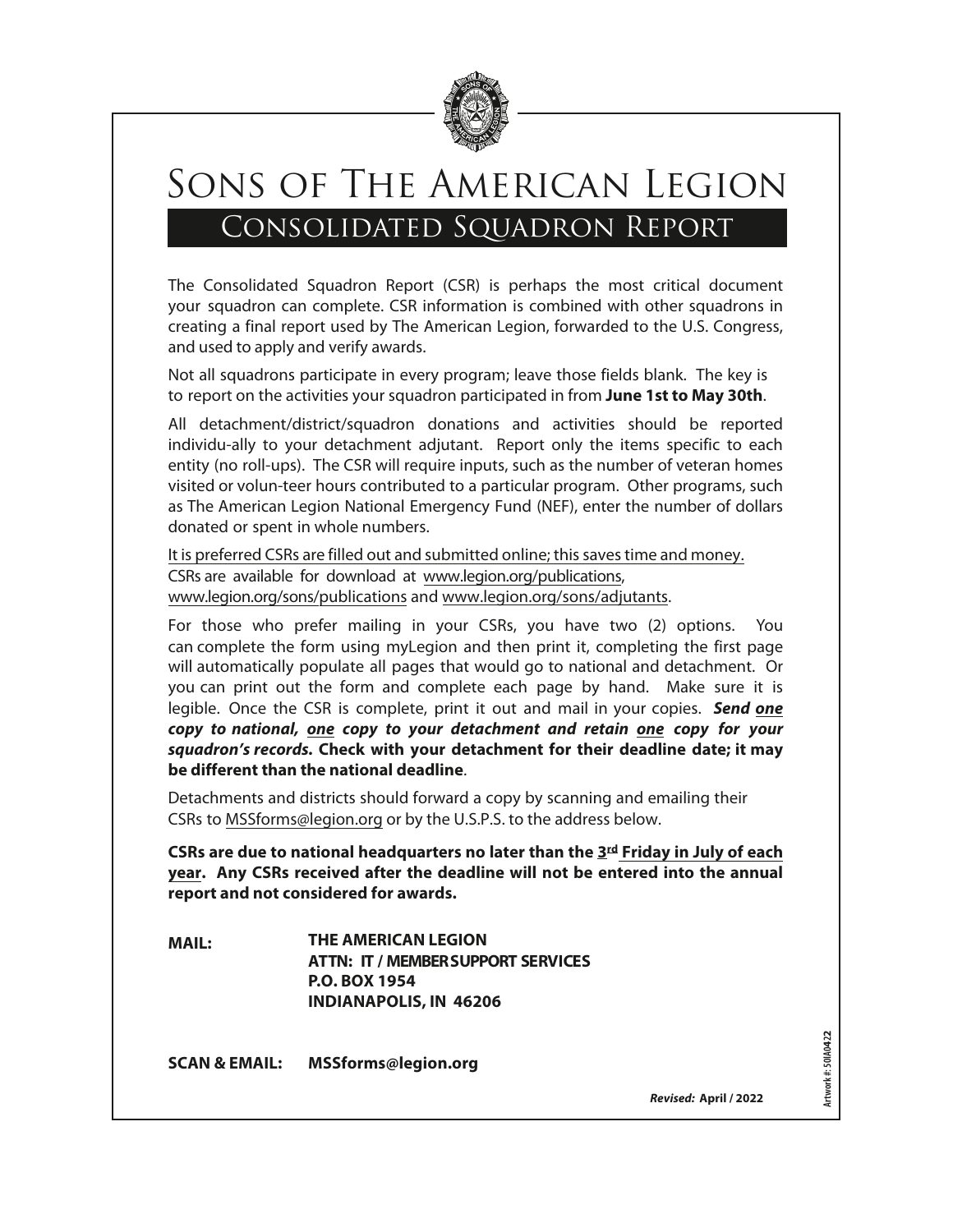**Sons of The American Legion |** CONSOLIDATED SQUADRON REPORT

# **JUNE 1,**

| Please check <b>one</b> box indicating the reporting entity leve |  |  |
|------------------------------------------------------------------|--|--|

| Squadron Number                                                    |                     |          |          | Squadron Name |
|--------------------------------------------------------------------|---------------------|----------|----------|---------------|
|                                                                    | Detachment (State)  |          | District |               |
| Please check <b>one</b> box indicating the reporting entity level: | Detachment District | Squadron |          |               |

- 
- \_\_\_\_\_\_\_\_\_\_\_\_\_ Paid-to-Date Membership Count, Current Year **6** \_\_\_\_\_\_\_\_\_\_\_\_\_ Paid-Up Final Membership Count, Prior Year \_\_\_\_\_\_\_\_\_\_\_\_\_\_\_\_\_\_\_\_\_\_\_\_\_\_\_\_\_\_\_\_\_\_\_\_\_\_\_\_\_\_\_\_\_\_\_\_\_\_\_\_\_\_\_ City/Town **8** \_\_\_\_\_\_\_\_\_\_\_\_\_ Zip Code

If the reporting entity is a District (or Detachment) the entity agrees that their report of dollars and hours ONLY INCLUDES those approved and expended by Officers and Members of that entity, and ARE NOT cumulative of the Squadrons (or Squadrons and Districts) that they represent.

*Please type or print all information clearly. For the program details below only mark lines for which you are reporting data (leave '0' values blank).*

## **AMERICANISM**

|    |                 | 1 _________________________ Donations, Boys State / Girls State                                                                                                                                                                     |                                                                                                                                                                                                                                                                                                                                                                                                      | No. of Hours, Boys State / Girls State                                                                          |
|----|-----------------|-------------------------------------------------------------------------------------------------------------------------------------------------------------------------------------------------------------------------------------|------------------------------------------------------------------------------------------------------------------------------------------------------------------------------------------------------------------------------------------------------------------------------------------------------------------------------------------------------------------------------------------------------|-----------------------------------------------------------------------------------------------------------------|
|    |                 | 3 _________________ Donations, 5-Star / 10-Ideals Education                                                                                                                                                                         | $\overline{4}$                                                                                                                                                                                                                                                                                                                                                                                       | No. of Hours, 5-Star / 10-Ideals Education                                                                      |
|    |                 | 5 ____________________ Donations, Flags Presented (All Sizes/Events)                                                                                                                                                                | $6 \underline{\hspace{1cm}}$                                                                                                                                                                                                                                                                                                                                                                         | No. of Hours, Flags Presented (All Sizes/Events)                                                                |
|    | $7$ $N/A$ $N/A$ |                                                                                                                                                                                                                                     |                                                                                                                                                                                                                                                                                                                                                                                                      | 8 ____________________ No. of Flags Presented (All Sizes/Events)                                                |
|    |                 | 9 ________________ Donations, Flag Education Programs                                                                                                                                                                               |                                                                                                                                                                                                                                                                                                                                                                                                      | 10 ________________ No. of Hours, Flag Education Programs                                                       |
|    |                 | 11 ___________________ Donations, Scholarships Awarded                                                                                                                                                                              |                                                                                                                                                                                                                                                                                                                                                                                                      | 12 ________________ No. of Hours, Other Educational Programs                                                    |
|    |                 |                                                                                                                                                                                                                                     |                                                                                                                                                                                                                                                                                                                                                                                                      | 14 ________________ No. of Hours, Oratorical Contest                                                            |
|    |                 |                                                                                                                                                                                                                                     |                                                                                                                                                                                                                                                                                                                                                                                                      | 16 ___________________ No. of Hours, Color Guard                                                                |
|    |                 | 17 ________________________ Donations, Other Organizations                                                                                                                                                                          |                                                                                                                                                                                                                                                                                                                                                                                                      | 18 ________________ No. of Hours, Community Service                                                             |
|    |                 | 19 _______________________ Donations, Scouting                                                                                                                                                                                      |                                                                                                                                                                                                                                                                                                                                                                                                      | 20 ________________ No. of Hours, Scouting                                                                      |
|    |                 | 21 ____________________ Donations, Junior Shooting Sports                                                                                                                                                                           |                                                                                                                                                                                                                                                                                                                                                                                                      | 22 ________________ No. of Hours, Junior Shooting Sports                                                        |
|    |                 | 23 ___________________ Donations, American Legion Baseball                                                                                                                                                                          |                                                                                                                                                                                                                                                                                                                                                                                                      | 24 ______________ No. of Hours, American Legion Baseball                                                        |
|    |                 | 25 ___________________ Donations, Other Teams Sponsored                                                                                                                                                                             |                                                                                                                                                                                                                                                                                                                                                                                                      | 26 _______________ No. of Hours, Other Teams Sponsored                                                          |
|    |                 |                                                                                                                                                                                                                                     |                                                                                                                                                                                                                                                                                                                                                                                                      | 28 ___________________ No. of Hours, Blood Drives                                                               |
|    |                 | 29 _____________________ Donations, National Emergency Fund                                                                                                                                                                         |                                                                                                                                                                                                                                                                                                                                                                                                      | 30 _______________ No. of Hours, National Emergency Fund                                                        |
|    |                 | 31 ___________________ Donations, Legacy Scholarship Fund                                                                                                                                                                           |                                                                                                                                                                                                                                                                                                                                                                                                      | 32 _______________ No. of Hours, Legacy Scholarship Fund                                                        |
|    |                 | 33 ___________________ Donations, Other Americanism Projects                                                                                                                                                                        |                                                                                                                                                                                                                                                                                                                                                                                                      | 34 No. of Hours, Other Americanism Projects                                                                     |
|    |                 |                                                                                                                                                                                                                                     |                                                                                                                                                                                                                                                                                                                                                                                                      |                                                                                                                 |
|    |                 |                                                                                                                                                                                                                                     | <b>CHILDREN &amp; YOUTH</b>                                                                                                                                                                                                                                                                                                                                                                          |                                                                                                                 |
|    |                 | 1 Donations, Child Welfare Foundation                                                                                                                                                                                               |                                                                                                                                                                                                                                                                                                                                                                                                      | 2 No. of Hours, Child Welfare Foundation                                                                        |
|    |                 | 3 Donations, Special Olympics                                                                                                                                                                                                       |                                                                                                                                                                                                                                                                                                                                                                                                      | 4 No. of Hours, Special Olympics                                                                                |
|    |                 | 5 Donations, Children's Miracle Network                                                                                                                                                                                             |                                                                                                                                                                                                                                                                                                                                                                                                      | 6 No. of Hours, Children's Miracle Network                                                                      |
|    |                 | 7 Donations, Ronald McDonald House                                                                                                                                                                                                  | $8 \sim 1$                                                                                                                                                                                                                                                                                                                                                                                           | No. of Hours, Ronald McDonald House                                                                             |
|    |                 | 9 Donations, Children's Organ Trans. Assn.                                                                                                                                                                                          |                                                                                                                                                                                                                                                                                                                                                                                                      | No. of Hours, Children's Organ Trans. Assn.                                                                     |
|    |                 | 11 Donations, T.A.L. Vets. and Child. Found.                                                                                                                                                                                        | $\overline{\mathbf{12}}$ and $\overline{\mathbf{2}}$ and $\overline{\mathbf{2}}$ and $\overline{\mathbf{2}}$ and $\overline{\mathbf{2}}$ and $\overline{\mathbf{2}}$ and $\overline{\mathbf{2}}$ and $\overline{\mathbf{2}}$ and $\overline{\mathbf{2}}$ and $\overline{\mathbf{2}}$ and $\overline{\mathbf{2}}$ and $\overline{\mathbf{2}}$ and $\overline{\mathbf{2}}$ and $\overline{\mathbf{2}}$ | No. of Hours, T.A.L. Vets. and Child. Found.                                                                    |
|    |                 | 13 Donations, Other C&Y Projects                                                                                                                                                                                                    | $14$ and $\sim$ 14                                                                                                                                                                                                                                                                                                                                                                                   | No. of Hours, Other C&Y Projects                                                                                |
|    |                 |                                                                                                                                                                                                                                     | <b>VETERANS AFFAIRS &amp; REHABILITATION</b>                                                                                                                                                                                                                                                                                                                                                         |                                                                                                                 |
|    |                 |                                                                                                                                                                                                                                     |                                                                                                                                                                                                                                                                                                                                                                                                      |                                                                                                                 |
|    |                 | 1 Donations, V.A. Medical Ctrs. & Facilities                                                                                                                                                                                        |                                                                                                                                                                                                                                                                                                                                                                                                      | 2 No. of Hours, V.A. Medical Ctrs. & Facilities                                                                 |
|    |                 | 3 ________________ Donations, State Veterans Facilities                                                                                                                                                                             |                                                                                                                                                                                                                                                                                                                                                                                                      | 4 _______________ No. of Hours, State Veterans Facilities                                                       |
|    |                 | 5 Donations, Nat'l Veterans Assist. Day                                                                                                                                                                                             |                                                                                                                                                                                                                                                                                                                                                                                                      | 6 ________________ No. of Hours, Nat'l Veterans Assist. Day                                                     |
|    |                 | 7 <b>Donations</b> , <b>Operation Comfort Warriors</b>                                                                                                                                                                              |                                                                                                                                                                                                                                                                                                                                                                                                      | 8 No. of Hours, Operation Comfort Warriors                                                                      |
|    |                 | 9 ____________________ Donations, Fisher House                                                                                                                                                                                      |                                                                                                                                                                                                                                                                                                                                                                                                      | 10 ________________ No. of Hours, Fisher House                                                                  |
|    |                 | 11 ______________________ Donations, Other VA&R Projects                                                                                                                                                                            |                                                                                                                                                                                                                                                                                                                                                                                                      | 12 No. of Hours, Other VA&R Projects                                                                            |
|    |                 |                                                                                                                                                                                                                                     | <b>VETERANS EMPLOYMENT &amp; EDUCATION</b>                                                                                                                                                                                                                                                                                                                                                           |                                                                                                                 |
|    |                 |                                                                                                                                                                                                                                     |                                                                                                                                                                                                                                                                                                                                                                                                      |                                                                                                                 |
| 1. |                 | Donations, VE&E Projects                                                                                                                                                                                                            | $\overline{2}$                                                                                                                                                                                                                                                                                                                                                                                       | No. of Hours, VE&E Projects                                                                                     |
|    |                 |                                                                                                                                                                                                                                     | <b>INTERNAL AFFAIRS</b>                                                                                                                                                                                                                                                                                                                                                                              |                                                                                                                 |
|    |                 | 1 Other Donations, Not Covered Above                                                                                                                                                                                                |                                                                                                                                                                                                                                                                                                                                                                                                      | 2 Other Hours, Not Covered Above                                                                                |
|    |                 |                                                                                                                                                                                                                                     |                                                                                                                                                                                                                                                                                                                                                                                                      |                                                                                                                 |
|    |                 | Signature <b>Signature</b> and the state of the state of the state of the state of the state of the state of the state of the state of the state of the state of the state of the state of the state of the state of the state of t |                                                                                                                                                                                                                                                                                                                                                                                                      | Date and the set of the set of the set of the set of the set of the set of the set of the set of the set of the |
|    |                 | Contact Phone Number: ()                                                                                                                                                                                                            |                                                                                                                                                                                                                                                                                                                                                                                                      | <b>Contact Email:</b> The contract Email:                                                                       |
|    |                 |                                                                                                                                                                                                                                     |                                                                                                                                                                                                                                                                                                                                                                                                      |                                                                                                                 |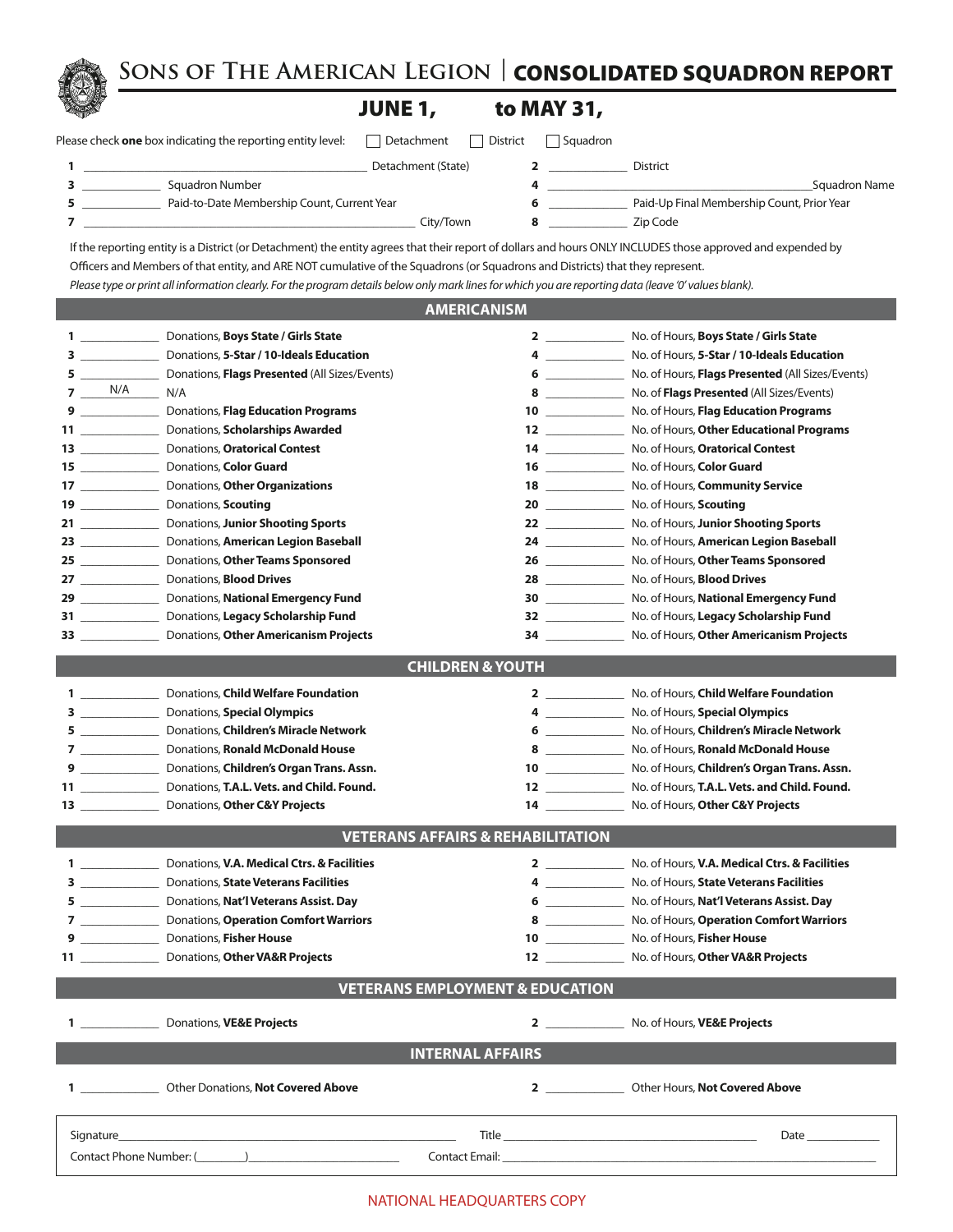**Sons of The American Legion |** CONSOLIDATED SQUADRON REPORT

# JUNE 1,

| Please check <b>one</b> box indicating the reporting entity leve |  |  |  |  |  |  |  |  |  |
|------------------------------------------------------------------|--|--|--|--|--|--|--|--|--|
|------------------------------------------------------------------|--|--|--|--|--|--|--|--|--|

| to MAY 31, |
|------------|
|            |

| Please check <b>one</b> box indicating the reporting entity level: $\Box$ Detachment $\Box$ District $\Box$ Squadron |                    |                 |
|----------------------------------------------------------------------------------------------------------------------|--------------------|-----------------|
|                                                                                                                      | Detachment (State) | <b>District</b> |

|  | --------------------                        | <u>Juuun</u>                               |
|--|---------------------------------------------|--------------------------------------------|
|  | Paid-to-Date Membership Count, Current Year | Paid-Up Final Membership Count, Prior Year |
|  |                                             |                                            |

| Squadron Number                             | Squadron Name                              |
|---------------------------------------------|--------------------------------------------|
| Paid-to-Date Membership Count, Current Year | Paid-Up Final Membership Count, Prior Year |
| Citv/Town                                   | Zip Code                                   |

If the reporting entity is a District (or Detachment) the entity agrees that their report of dollars and hours ONLY INCLUDES those approved and expended by Officers and Members of that entity, and ARE NOT cumulative of the Squadrons (or Squadrons and Districts) that they represent.

*Please type or print all information clearly. For the program details below only mark lines for which you are reporting data (leave '0' values blank).*

## **AMERICANISM**

|              | $1 \qquad \qquad$                                 | Donations, Boys State / Girls State                                                                                                                                                                                           |                                              | No. of Hours, Boys State / Girls State                             |
|--------------|---------------------------------------------------|-------------------------------------------------------------------------------------------------------------------------------------------------------------------------------------------------------------------------------|----------------------------------------------|--------------------------------------------------------------------|
|              | $3 \overline{\phantom{a}}$                        | Donations, 5-Star / 10-Ideals Education                                                                                                                                                                                       | $4 \overline{ }$                             | No. of Hours, 5-Star / 10-Ideals Education                         |
|              |                                                   | Donations, Flags Presented (All Sizes/Events)                                                                                                                                                                                 | $6 \hspace{0.1cm}$                           | No. of Hours, Flags Presented (All Sizes/Events)                   |
|              | $7 - N/A$                                         | N/A                                                                                                                                                                                                                           | $8 \underline{\hspace{1cm}}$                 | No. of Flags Presented (All Sizes/Events)                          |
|              |                                                   | 9 ____________________ Donations, Flag Education Programs                                                                                                                                                                     |                                              | No. of Hours, Flag Education Programs                              |
|              | $\mathbf{11}$ and $\mathbf{12}$ and $\mathbf{13}$ | Donations, Scholarships Awarded                                                                                                                                                                                               |                                              | No. of Hours, Other Educational Programs                           |
|              |                                                   |                                                                                                                                                                                                                               |                                              | No. of Hours, Oratorical Contest                                   |
|              |                                                   |                                                                                                                                                                                                                               | $16 \quad \qquad \qquad$                     | No. of Hours, Color Guard                                          |
|              |                                                   |                                                                                                                                                                                                                               |                                              | No. of Hours, Community Service                                    |
|              |                                                   | 19 _______________________ Donations, Scouting                                                                                                                                                                                |                                              | No. of Hours, Scouting                                             |
|              |                                                   | 21 ____________________ Donations, Junior Shooting Sports                                                                                                                                                                     |                                              | 22 _______________ No. of Hours, Junior Shooting Sports            |
|              |                                                   | 23 __________________ Donations, American Legion Baseball                                                                                                                                                                     |                                              | 24 ________________ No. of Hours, American Legion Baseball         |
|              |                                                   | 25 ______________________ Donations, Other Teams Sponsored                                                                                                                                                                    |                                              | 26 _________________ No. of Hours, Other Teams Sponsored           |
|              |                                                   |                                                                                                                                                                                                                               |                                              | 28 ___________________ No. of Hours, Blood Drives                  |
|              |                                                   | 29 _________________ Donations, National Emergency Fund                                                                                                                                                                       |                                              | 30 _______________ No. of Hours, National Emergency Fund           |
|              |                                                   | 31 ____________________ Donations, Legacy Scholarship Fund                                                                                                                                                                    |                                              | No. of Hours, Legacy Scholarship Fund                              |
|              |                                                   | 33 ___________________ Donations, Other Americanism Projects                                                                                                                                                                  | 34                                           | No. of Hours, Other Americanism Projects                           |
|              |                                                   |                                                                                                                                                                                                                               |                                              |                                                                    |
|              |                                                   |                                                                                                                                                                                                                               | <b>CHILDREN &amp; YOUTH</b>                  |                                                                    |
|              |                                                   | <b>1</b> Donations, <b>Child Welfare Foundation</b>                                                                                                                                                                           |                                              | 2 _______________ No. of Hours, Child Welfare Foundation           |
|              |                                                   | 3 Donations, Special Olympics                                                                                                                                                                                                 |                                              | 4 No. of Hours, Special Olympics                                   |
|              |                                                   | 5 _________________ Donations, Children's Miracle Network                                                                                                                                                                     |                                              | 6 ________________ No. of Hours, Children's Miracle Network        |
|              |                                                   | 7 ____________________ Donations, Ronald McDonald House                                                                                                                                                                       |                                              | 8 ________________ No. of Hours, Ronald McDonald House             |
|              |                                                   | 9 __________________ Donations, Children's Organ Trans. Assn.                                                                                                                                                                 |                                              | 10 ___________________ No. of Hours, Children's Organ Trans. Assn. |
|              |                                                   | 11 Donations, T.A.L. Vets. and Child. Found.                                                                                                                                                                                  |                                              | 12 ________________ No. of Hours, T.A.L. Vets. and Child. Found.   |
|              |                                                   |                                                                                                                                                                                                                               |                                              | 14 ___________________ No. of Hours, Other C&Y Projects            |
|              |                                                   |                                                                                                                                                                                                                               |                                              |                                                                    |
|              |                                                   |                                                                                                                                                                                                                               | <b>VETERANS AFFAIRS &amp; REHABILITATION</b> |                                                                    |
|              |                                                   | 1 Donations, V.A. Medical Ctrs. & Facilities                                                                                                                                                                                  |                                              | 2 No. of Hours, V.A. Medical Ctrs. & Facilities                    |
|              |                                                   | 3 ___________________ Donations, State Veterans Facilities                                                                                                                                                                    |                                              | 4 No. of Hours, State Veterans Facilities                          |
|              |                                                   | 5 Donations, Nat'l Veterans Assist. Day                                                                                                                                                                                       |                                              | 6 No. of Hours, Nat'l Veterans Assist. Day                         |
|              |                                                   | 7 <b>Donations</b> , <b>Operation Comfort Warriors</b>                                                                                                                                                                        | $8\overline{3}$                              | No. of Hours, Operation Comfort Warriors                           |
|              |                                                   | 9 <b>Donations</b> , Fisher House                                                                                                                                                                                             |                                              | No. of Hours, Fisher House                                         |
|              |                                                   |                                                                                                                                                                                                                               |                                              | 12 No. of Hours, Other VA&R Projects                               |
|              |                                                   |                                                                                                                                                                                                                               | <b>VETERANS EMPLOYMENT &amp; EDUCATION</b>   |                                                                    |
|              |                                                   |                                                                                                                                                                                                                               |                                              |                                                                    |
| $\mathbf{1}$ |                                                   | _ Donations, VE&E Projects                                                                                                                                                                                                    |                                              | No. of Hours, <b>VE&amp;E Projects</b>                             |
|              |                                                   |                                                                                                                                                                                                                               | <b>INTERNAL AFFAIRS</b>                      |                                                                    |
|              |                                                   |                                                                                                                                                                                                                               |                                              |                                                                    |
|              |                                                   | 1 Other Donations, Not Covered Above                                                                                                                                                                                          |                                              | 2 Other Hours, Not Covered Above                                   |
|              |                                                   |                                                                                                                                                                                                                               |                                              |                                                                    |
|              |                                                   | Signature and the state of the state of the state of the state of the state of the state of the state of the state of the state of the state of the state of the state of the state of the state of the state of the state of |                                              | Date $\qquad$                                                      |
|              |                                                   | Contact Phone Number: (2008)                                                                                                                                                                                                  |                                              |                                                                    |
|              |                                                   |                                                                                                                                                                                                                               |                                              |                                                                    |